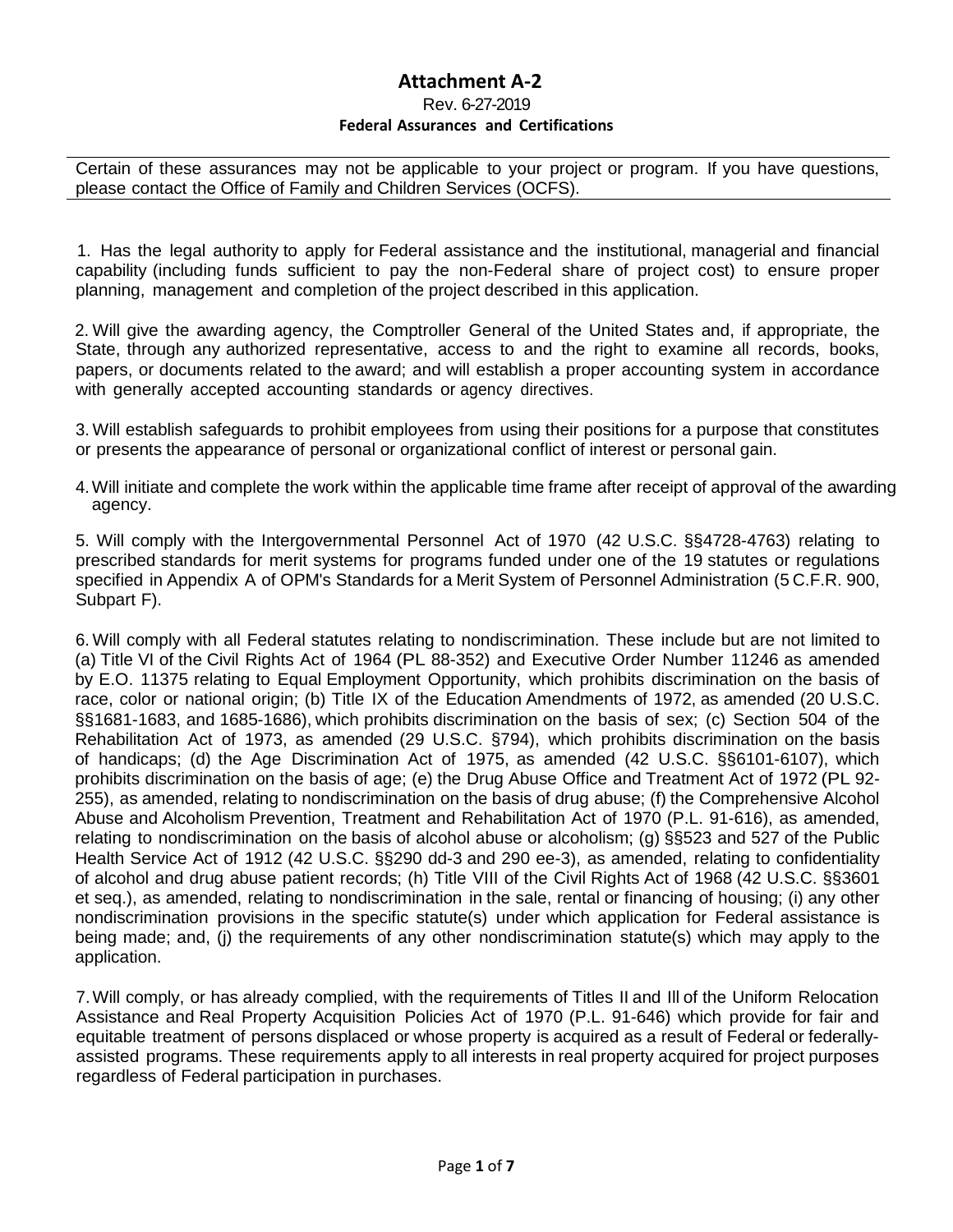8. Will comply, as applicable, with provisions of the Hatch Act (5 U.S.C. §§1501-1508 and 7324-7328) which limit the political activities of employees whose principal employment activities are funded in whole or in part with Federal funds.

9. Will comply, as applicable, with the provisions of the Davis-Bacon Act (40 U.S.C. §§276a to 276a-7), the Copeland Act (40 U.S.C. §276c and 18 U.S.C. §874), and the Contract Work Hours and Safety Standards Act (40 U.S.C. §§327-333), regarding labor standards for federally assisted construction subagreements.

10. Will comply, if applicable, with flood insurance purchase requirements of Section 102(a) of the Flood Disaster Protection Act of 1973 (P.L. 93-234) which requires recipients in a special flood hazard area to participate in the program and to purchase flood insurance if the total cost of insurable construction and acquisition is \$10,000 or more.

11. Will comply with environmental standards which may be prescribed pursuant to the following: (a) institution of environmental quality control measures under the National Environmental Policy Act of 1969 (P.L. 91-190) and Executive Order (EO) 11514; (b) notification of violating facilities pursuant to EO 11738; (c) protection of wetlands pursuant to EO 11990; (d) evaluation of flood hazards in floodplains in accordance with EO 11988; (e) assurance of project consistency with the approved State management program developed under the Coastal Zone Management Act of 1972 (16 U.S.C.

§§1451 et seq.); (f) conformity of Federal actions to State (Clean Air) Implementation Plans under Section 176(c) of the Clean Air Act of 1955, as amended (42 U.S.C. §§7401 et seq.); (g) protection of underground sources of drinking water under the Safe Drinking Water Act of 1974, as amended (P.L. 93-523); and, (h) protection of endangered species under the Endangered Species Act of 1973, as amended (P.L. 93- 205).

12. Will assist the awarding agency in assuring compliance with Section 106 of the National Historic Preservation Act of 1966, as amended (16 U.S.C. §470), EO 11593 (identification and protection of historic properties), and the Archaeological and Historic Preservation Act of 1974 (16 U.S.C. §§469a-1 et seq.).

13. Will comply with the Lead-Based Paint Poisoning Prevention Act (42 U.S.C. §§4801 et seq.) which prohibits the use of lead-based paint in construction or rehabilitation of residence structures.

14. This contract is funded in whole or part with federal funds. OCFS is a pass-through entity of these federal funds. The vendor may be determined, as shown on Attachment E, to be a sub-recipient of federal funds or assistance. Sub-recipients of federal funds or assistance have the responsibility of reporting to OCFS in addition to the sub-recipient's responsibility to file reports with the federal clearinghouse designated by Office of Management and Budget (OMB). If this contract will require the sub-recipient to expend \$750,000 or more of federal funds from this contract, or in total with other contracts or grants of federal funds or assistance in the sub-recipient's fiscal year, regardless of the source of the funding, the sub-recipient is required to comply with the terms and provisions of the 2 CFR Part 200 (Subparts A – F) - *Uniform Administrative Requirements, Cost Principles, and Audit Requirements for Federal Awards* or, if applicable, 45 CFR Part 75 or other applicable federal regulation. The sub-recipient will notify OCFS if it reasonably expects to expend the sum of \$750,000 of federally derived funds, in its fiscal year, as soon as it has notice of awards, grants or contracts totaling \$750,000 in federal funds but in no event later than the close of the calendar year. The sub-recipient will have an audit performed pursuant to the requirements of 2 CFR Part 200 (Subparts A – F) - *Uniform Administrative Requirements, Cost Principles, and Audit Requirements for Federal Awards* or, if applicable 45 CFR Part 75 or other applicable federal regulation, and provide OCFS with the required reports within 30 days of the sub-recipient's receipt of the independent audit report or within 9 months after the close of the subrecipient's fiscal year, whichever event is sooner.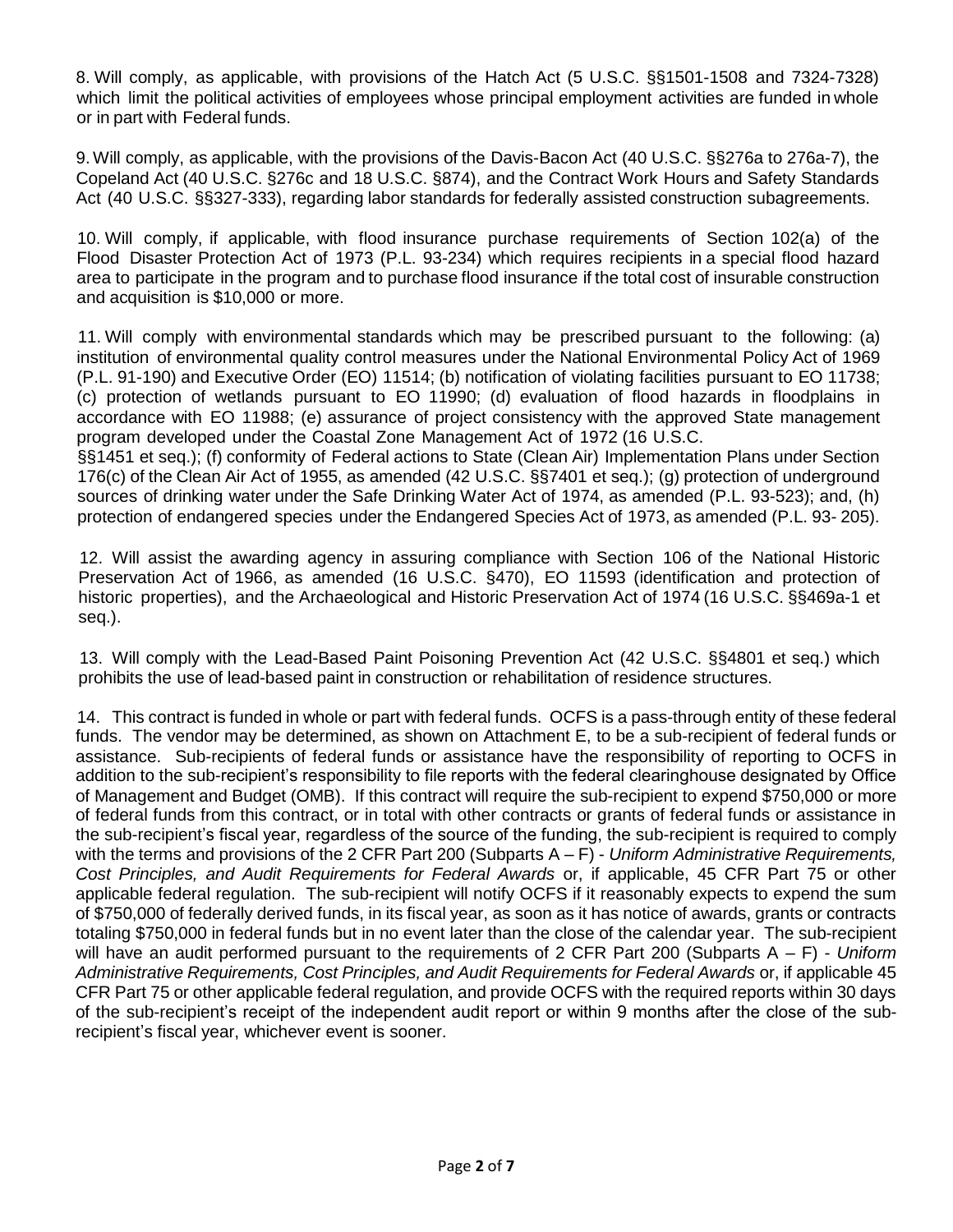15. Certifies that Public Law 103-227, Part C - Environmental Tobacco Smoke, also known as the Pro-Children Act of 1994 (Act), requires that smoking not be permitted in any portion of any indoor facility owned or leased or contracted for by an entity and used routinely or regularly for the provision of health, day care, education, or library services to children under the age of 18, if the services are funded by Federal programs either directly or through State or local governments, by Federal grant, contract, loan, or loan guarantee. The law does not apply to children's services provided in private residences, facilities funded solely by Medicare or Medicaid funds, and portions of facilities used for inpatient drug or alcohol treatment. Failure to comply with the provisions of the law may result in the imposition of a civil monetary penalty of up to \$1000 per day and/or the imposition of an administrative compliance order on the responsible entity. By signing and submitting this application the applicant/grantee certifies that it will comply with the requirements of the Act. The grantee further agrees that it will require the language of this certification be included in any subawards which contain provisions of children's services and all subgrantees shall certify accordingly.

16A. 1. By signing and/or submitting this application or grant agreement, the grantee is providing the certification set out below. 2. The certification set out below is a material representation of fact upon which reliance is placed when the agency awards the grant. If it is later determined that the grantee knowingly rendered a false certification, or otherwise violates the requirements of the Drug-Free Workplace Act, the agency, in addition to any other remedies available to the Federal Government, may take action authorized under the Drug-Free Workplace Act. 3. For grantees other than individuals, Alternate I applies. For grantees who are individuals, Alternate II applies. 4. Workplaces under grants, for grantees other than individuals, need not be identified on the certification. If known, they may be identified in the grant application. If the grantee does not identify the workplaces at the time of application, or upon award, if there is no application, the grantee must keep the identity of the workplace(s) on file in its office and make the information available for Federal inspection. Failure to identify all known workplaces constitutes a violation of the grantee's drug-free workplace requirements. 5. Workplace identifications must include the actual address of buildings (or parts of buildings) or sites where work under the grant takes place. Categorical descriptions may be used (e.g. all vehicles of a mass transit authority or State highway department while in operation, State employees in each local unemployment office, performers in concert halls or radio studios). 6. If the workplace identified to the agency changes during the performance of the grant, the grantee shall inform the agency of the change(s), if it previously identified the workplaces in question (see paragraph four). 7. Definitions of terms in the Nonprocurement Suspension and Debarment common rule and Drug-Free Workplace common rule apply to this certification. Grantees' attention is called, in particular, to the following definitions from these rules: Controlled substance means a controlled substance in Schedules I through V of the Controlled Substances Act (21 U.S.C. 812) and as further defined by regulation (21 CFR 1308.11 through 1308.15); Conviction means a finding of guilt (including a plea of nolo contendere) or imposition of sentence, or both, by any judicial body charged with the responsibility to determine violations of the Federal or State criminal drug statutes: Criminal drug statute means a Federal or non-Federal criminal statute involving the manufacture, distribution, dispensing, use, or possession of any controlled substance: Employee means the employee of a grantee directly engaged in the performance of work under a grant, including: (i) All direct charge employees: (ii) All indirect charge employees unless their impact or involvement is insignificant to the performance of the grant: and, (iii) Temporary personnel and consultants who are directly engaged in the performance of work under the grant and who are on the grantee's payroll. This definition does not include workers not on the payroll of the grantee (e.g. volunteers, even if used to meet a matching requirement: consultants or independent contractors not on the grantee's payroll; or employees of subrecipients or subcontractors in covered workplaces).

16B. Alternate I (Grantees Other Than Individuals). 1. The grantee certifies that the applicant will, or will continue to, provide a drug-free workplace in accordance with 45 CFR Part 76 by: (a) Publishing a statement notifying employees that the unlawful manufacture, distribution, dispensing, possession or use of a controlled substance is prohibited in the grantee's workplace and specifying the actions that will be taken against employees for violation of such prohibition; (b) Establishing an ongoing drug-free awareness program to inform employees about: (1) The dangers of drug abuse in the workplace: (2) The grantee's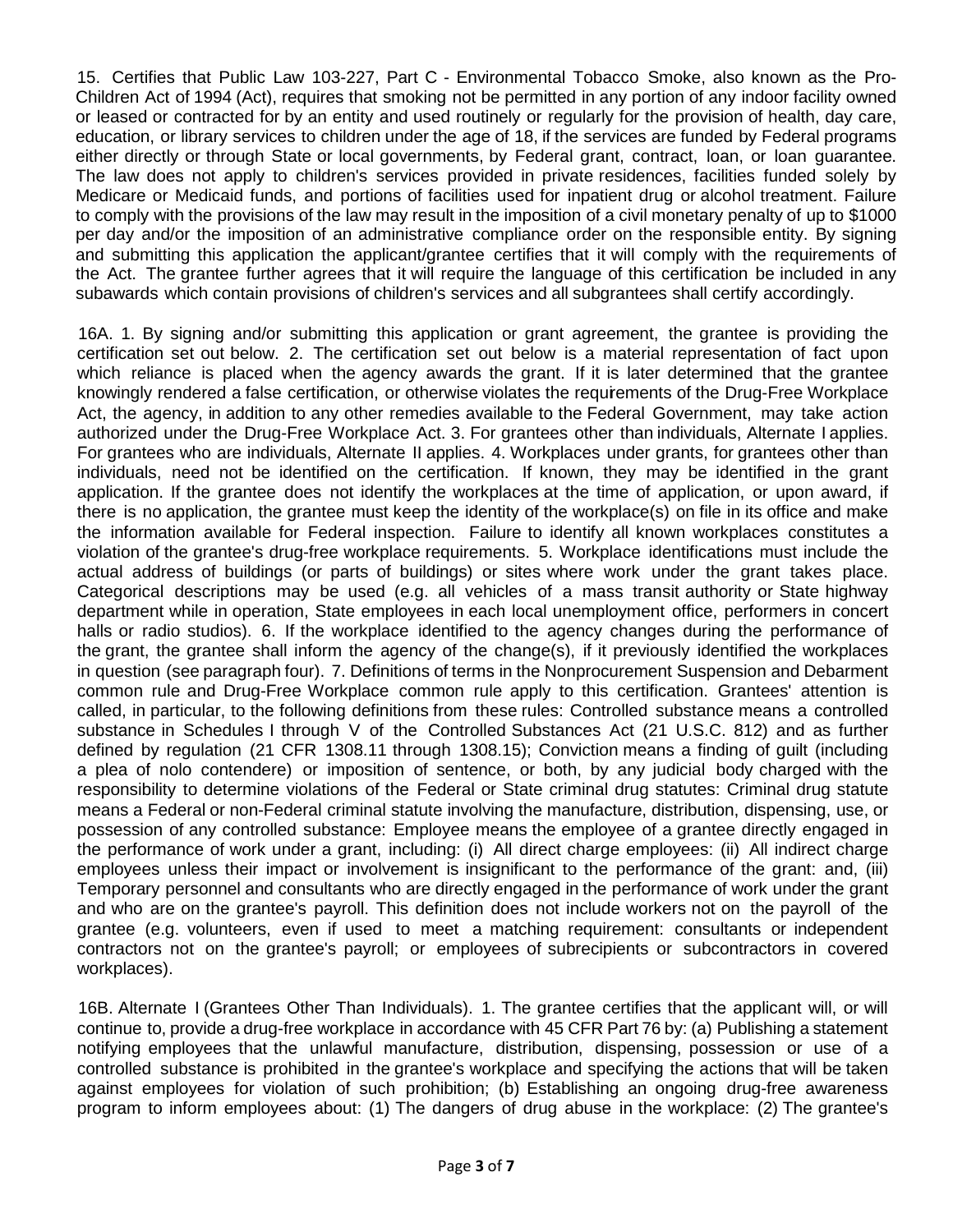policy of maintaining a drug-free workplace; (3) Any available drug counseling, rehabilitation, and employee assistance programs: and (4) The penalties that may be imposed upon employees for drug abuse violations occurring in the workplace; (c) Making it a requirement that each employee to be engaged in the performance of the grant be given a copy of the statement required by paragraph (a) above; (d) Notifying the employee in the statement required by paragraph (a) above, that, as a condition of employment under the grant, the employee will (1) Abide by the terms of the statement; and (2) Notify the employer in writing of his or her conviction for violation of a criminal drug status occurring in the workplace no later than five calendar days after such conviction; (e) Notify the agency in writing within ten calendar days after receiving notice under paragraph (d)(2) from an employee or otherwise receiving actual notice of such conviction. Employers of convicted employees must provide notice, including position title, to every grant officer or other designee on whose grant activity the convicted employee was working, unless the Federal agency has designated a central point for the receipt of such notices. Notice shall include the identification number(s) of each affected grant; (f) Taking one of the following actions, within 30 calendar days of receiving notice under paragraph (d)(2), with respect to any employee who is so convicted- (1) Taking appropriate personnel action against such an employee, up to and including termination, consistent with the requirements of the Rehabilitation Act of 1973, as amended, or (2) Requiring such employee to participate satisfactorily in a drug abuse assistance or rehabilitation program approved for such purposes by a Federal, State, or local health, law enforcement, or other appropriate agency; (g) Making a good faith effort to continue to maintain a drug-free workplace through implementation of paragraphs (a), (b), (c), (d), (e), and (f). For purposes of paragraph (e) regarding agency notification of criminal drug convictions, the DHHS has designated the following central point for receipt of such notices: Division of Grants Policy and Oversight, Office of Management and Acquisition, Department of Health and Human Services, Room 517-D, 200 Independence Avenue, S.W., Washington, D.C., 20201.

16C. Alternate II (Grantees Who Are Individuals). 1. The grantee certifies that, as a condition of the grant, he or she will not engage in the unlawful manufacture, distribution, dispensing, possession, or use of a controlled substance in conducting any activity with the grant; 2. If convicted of a criminal drug offense resulting from a violation occurring during the conduct of any grant activity, he or she will report the conviction, in writing, within 1O calendar days of the conviction, to every grant officer or other designee, unless the Federal agency designates a central point for the receipt of such notices. When notice is made to such a central point, it shall include the identification number(s) of each affected grant.

17. Certifies that Title 31, United States Code, Section 1352, entitled "Limitation on use of appropriated funds to influence certain Federal contracting and financial transactions," generally prohibits recipients of Federal grants and cooperative agreements from using Federal (appropriated) funds for lobbying the Executive or Legislative Branches of the Federal Government in connection with a SPECIFIC grant or cooperative agreement. Section 1352 also requires that each person who requests or receives a Federal grant or cooperative agreement must disclose lobbying undertaken with non-Federal (non-appropriated) funds. The requirements apply to grants and cooperative agreements EXCEEDING \$100,000 in total costs (45 CFR Part 93). The undersigned (authorized official signing for the applicant organization) certifies, to the best of his or her knowledge and belief that: (1) No Federal appropriated funds have been paid or will be paid, by or on behalf of the undersigned, to any person for influencing or attempting to influence an officer or employee of any agency, a Member of Congress, an officer or employee of Congress, or an employee of a Member of Congress in connection with the awarding of any Federal contract, the making of any Federal grant, the making of any Federal loan, the entering into of any cooperative agreement, and the extension, continuation, renewal, amendment, or modification of any Federal contract, grant, loan, or cooperative agreement. (2) If any funds other than Federally appropriated funds have been paid or will be paid to any person for influencing or attempting to influence an officer or employee of any agency, a Member of Congress, an officer or employee of Congress, or an employee of a Member of Congress in connection with this Federal contract, grant, loan, or cooperative agreement, the undersigned shall complete and submit Standard Form-LLL, "Disclosure of Lobbying Activities," in accordance with its instructions. (If needed, Standard Form-LLL, "Disclosure of Lobbying Activities," its instructions, and continuation sheet are included at the end of this application form.) (3) The undersigned shall require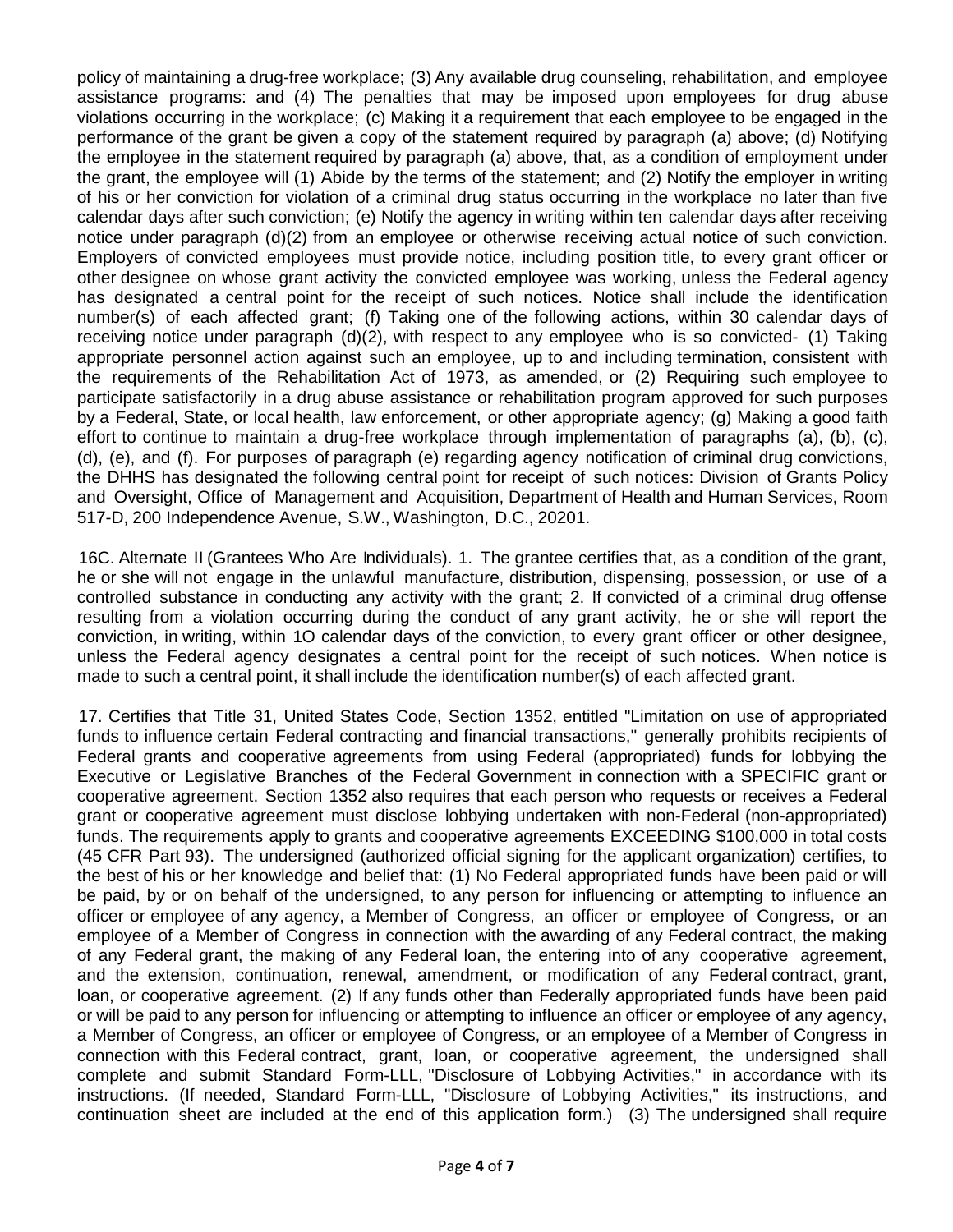that the language of this certification be included in the award documents for all subawards at all tiers (including subcontracts, subgrants, and contracts under grants, loans, and cooperative agreements) and that all subrecipients shall certify and disclose accordingly. This certification is a material representation of fact upon which reliance was placed when this transaction was made or entered into. Submission of this certification is a prerequisite for making or entering into this transaction imposed by Section 1352, U.S. Code. Any person who fails to file the required certification shall be subject to a civil penalty of not less than \$10,000 and not more than \$100,000 for each such failure.

18A1. Agrees that, a) By signing and submitting this proposal, the prospective primary applicant is providing the certification set out below. b) The inability of a person to provide the certification required below will not necessarily result in denial of participation in this covered transaction. The prospective participant shall submit an explanation of why it cannot provide the certification set out below. The certification or explanation will be considered in connection with the department or agency's determination whether to enter into this transaction. However, failure of the prospective primary participant to furnish a certification or an explanation shall disqualify such person from participation in this transaction. c) The certification in this clause is a material representation of fact upon which reliance was placed when the department or agency determined to enter into this transaction. If it is later determined that the prospective primary participant knowingly rendered an erroneous certification, in addition to other remedies available to the Federal Government, the department or agency may terminate this transaction for cause or default. d) The prospective primary participant shall provide immediate written notice to the department or agency to which this proposal is submitted if at any time the prospective primary participant learns that its certification was erroneous when submitted or has become erroneous by reason of changed circumstances. e) The terms covered transaction, debarred, suspended, ineligible, lower tier covered transaction, participant, person, primary covered transaction, principal, proposal, and voluntarily excluded, as used in this clause, have the meanings set out in the Definitions and Coverage sections of the rules implementing Executive Order 12549. You may contact the Office of Children and Family Services for assistance in obtaining a copy of those regulations. f) The prospective primary participant agrees by submitting this proposal that, should the proposed covered transaction be entered into, it shall not knowingly enter into any lower tier covered transaction with a person who is proposed for debarment under 48 CFR part 9, subpart 9.4 debarred, suspended, declared ineligible, or voluntarily excluded from participation in this covered transaction, unless authorized by the department or agency entering into this transaction. g) The prospective primary participant further agrees by submitting this proposal that it will include the clause titled "Certification Regarding Debarment, Suspension, Ineligibility and Voluntary Exclusion - Lower Tier Covered Transaction" provided by the department or agency entering into this covered transaction, without modification, in all lower tier covered transactions and in all solicitations for lower tier covered transactions. h) A participant in a covered transaction may rely upon a certification of a prospective participant in a lower tier covered transaction that it is not proposed for debarment under 48 CFR part 9, subpart 9.4 debarred, suspended, ineligible, or voluntarily excluded from the covered transaction, unless it knows that the certification is erroneous. A participant may decide the method and frequency by which it determines the eligibility of its principals. Each participant may, but is not required to, check the List of Parties Excluded from Federal Procurement and Nonprocurement Programs. i) Nothing contained in the foregoing shall be construed to require establishment of a system of records in order to render in good faith the certification required by this clause. The knowledge and information of a participant is not required to exceed that which is normally possessed by a prudent person in the ordinary course of business dealings. j) Except for transactions authorized under paragraph 6 of these instructions, if a participant in a covered transaction knowingly enters into a lower tier covered transaction with a person who is proposed for debarment under 48 CFR part 9, subpart 9.4, suspended, debarred, ineligible, or voluntarily excluded from participation in this transaction, in addition to other remedies available to the Federal Government, the department or agency may terminate this transaction for cause or default.

18A2. (1) Certifies to the best of its knowledge and belief, that the applicant and its principals: a) Are not presently debarred, suspended, proposed for debarment, declared ineligible, or voluntarily excluded by any Federal department or agency; b) Have not within a three-year period preceding this proposal been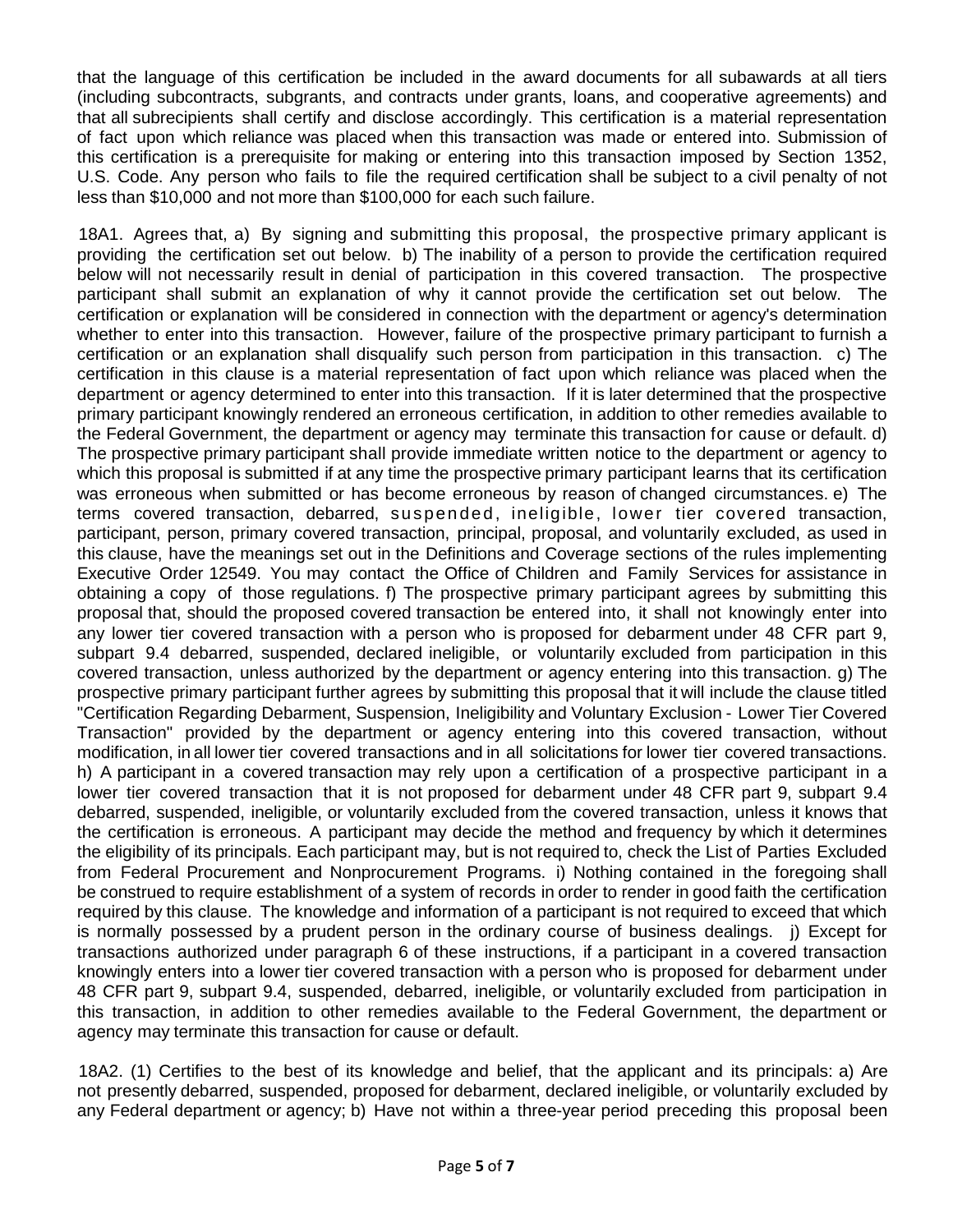convicted of or had a civil judgement rendered against them for commission of fraud or a criminal offense in connection with obtaining, attempting to obtain, or performing a public (Federal, State, or local) transaction or contract under a public transaction or contract under a public transaction; violation of Federal or State antitrust statutes or commission of embezzlement, theft, forgery, bribery, falsification or destruction of records, making false statements, or receiving stolen property; c) Are not presently indicted for or otherwise criminally or civilly charged by a governmental entity (Federal, State, or local) with commission of any of the offenses enumerated in paragraph 19A. 2. (1) b) of this certification; and d) Have not within a three-year period preceding this application/proposal had on or more public transactions (Federal, State, or local) terminated for cause or default. (2) Where the prospective primary participant is unable to certify to any of the statements in this certification, such prospective participant shall attach an explanation to this proposal.

18B.1 Certification Regarding Debarment, Suspension, Ineligibility and Voluntary Exclusion - Lower Tier Covered Transactions Instructions for Certification. a) By signing and submitting this proposal, the prospective lower tier participant is providing the certification set out below. b) The certification in this clause is a material representation of fact upon which reliance was placed when this transaction was entered into. If it is later determined that the prospective lower tier participant knowingly rendered an erroneous certification, in addition to other remedies available to the Federal Government the department or agency with which this transaction originated may pursue available remedies, including suspension and/or debarment. c) The prospective lower tier participant shall provide immediate written notice to the person to which this proposal is submitted if at any time the prospective lower tier participant learns that its certification was erroneous when submitted or had become erroneous by reason of changed circumstances. d) The terms covered transaction, debarred, suspended, ineligible, lower tier covered transaction, participant, person, primary covered transaction, principal, proposal, and voluntarily excluded, as used in this clause, have the meaning set out in the Definitions and Coverage sections of rules implementing Executive Order 12549. You may contact the person to which this proposal is submitted for assistance in obtaining a copy of those regulations. e) The prospective lower tier participant agrees by submitting this proposal that, should the proposed covered transaction be entered into, it shall not knowingly enter into any lower tier covered transaction with a person who is proposed for debarment under 48 CFR part 9, subpart 9.4, debarred, suspended, declared ineligible, or voluntarily excluded from participation in this covered transaction, unless authorized by the department or agency with which this transaction originated. f) The prospective lower tier participant further agrees by submitting this proposal that it will include this clause titled "Certification Regarding Debarment, Suspension Ineligibility and Voluntary Exclusion-Lower Tier Covered Transaction," without modification, in all lower tier covered transactions and in all solicitations for lower tier covered transactions. g) A participant in a covered transaction may rely upon a certification of a prospective participant in a lower tier covered transaction that it is not proposed for debarment under 48 CFR part 9, subpart 9.4, debarred, suspended, ineligible, or voluntarily excluded from covered transactions, unless it knows that the certification is erroneous. A participant may decide the method and frequency by which it determines the eligibility of its principals.

Each participant may, but is not required to, check the List of Parties Excluded from Federal Procurement and Nonprocurement Programs. h) Nothing contained in the foregoing shall be construed to require establishment of a system of records in order to render in good faith the certification required by this clause. The knowledge and information of a participant is not required to exceed that which is normally possessed by a prudent person in the ordinary course of business dealings. i) Except for transactions authorized under paragraph 5 of these instructions, if a participant in a covered transaction knowingly enters into a lower tier covered transaction with a person who is proposed for debarment under 48 CFR part 9, subpart 9.4, suspended, debarred, ineligible, or voluntarily excluded from participation in this transaction, in addition to other remedies available to the Federal Government, the department or agency with which this transaction originated may pursue available remedies, including suspension and/or debarment.